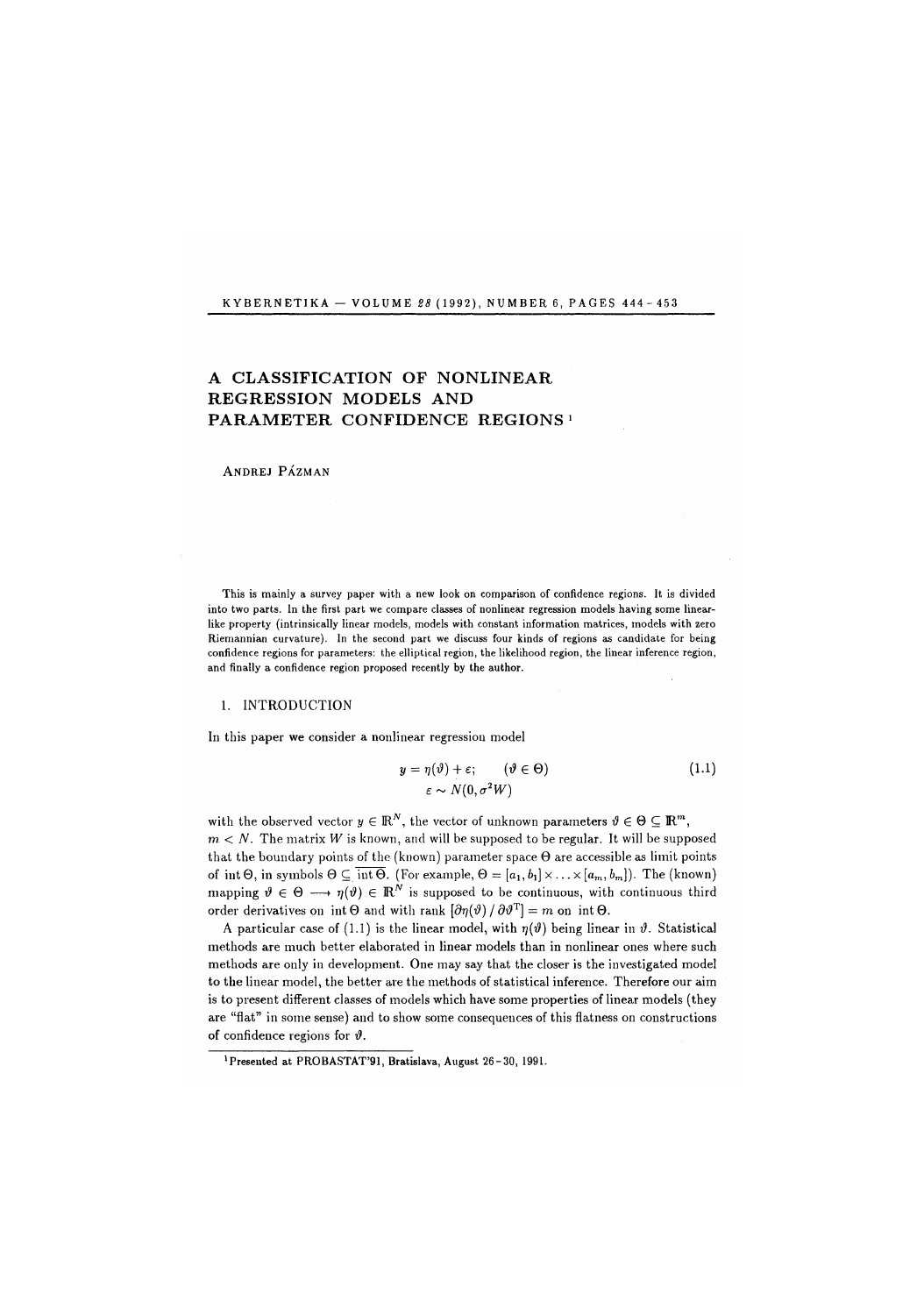## 2. CLASSES OF NONLINEAR MODELS

We shall consider four classes of nonlinear regression models, which have some features in common with linear models. They are labelled by  $(A) - (D)$  in Figure 1 below, where also the relations of inclusions between the classes are indicated, i.e. class  $(A) \subseteq$  class  $(B)$  $\subseteq$  class (D), class (A)  $\subseteq$  class (C)  $\subseteq$  class (D).



The classes  $(A) - (D)$  can be characterized by different ways: - by the geometry of the expectation surface

$$
\mathcal{E}:=\{\eta(\vartheta):\,\vartheta\in\Theta\}
$$

% of model  $(1.1)$ <br>- by some curvature measures of nonlinearity

- by some relations between the first and the second order derivatives of  $\eta(\vartheta)$ 

- by the existence of some "linearizing reparameterizations".

- by the existence of some "linearizing reparameterizations". We present these characterizations in details, starting by the class  $(C)$ .

## *Class (C)* - *intrinsically linear models*

This class can be defined geometrically as the one having a planar expectation surface  $\mathcal{E}$ *.* That is,  $\mathcal{E}$  is a subset of an *m*-dimensional plane in  $\mathbb{R}^N$ . We have: *model (1.1) is intrinsically linear iff there exists a (regular) reparameterization*  $\beta = \beta(\vartheta)$  such that the *new model is parameterized linearly by*  $\beta$ *.* Hence in many sense such model is close to a linear model with constraints on parameters. We have the following statements: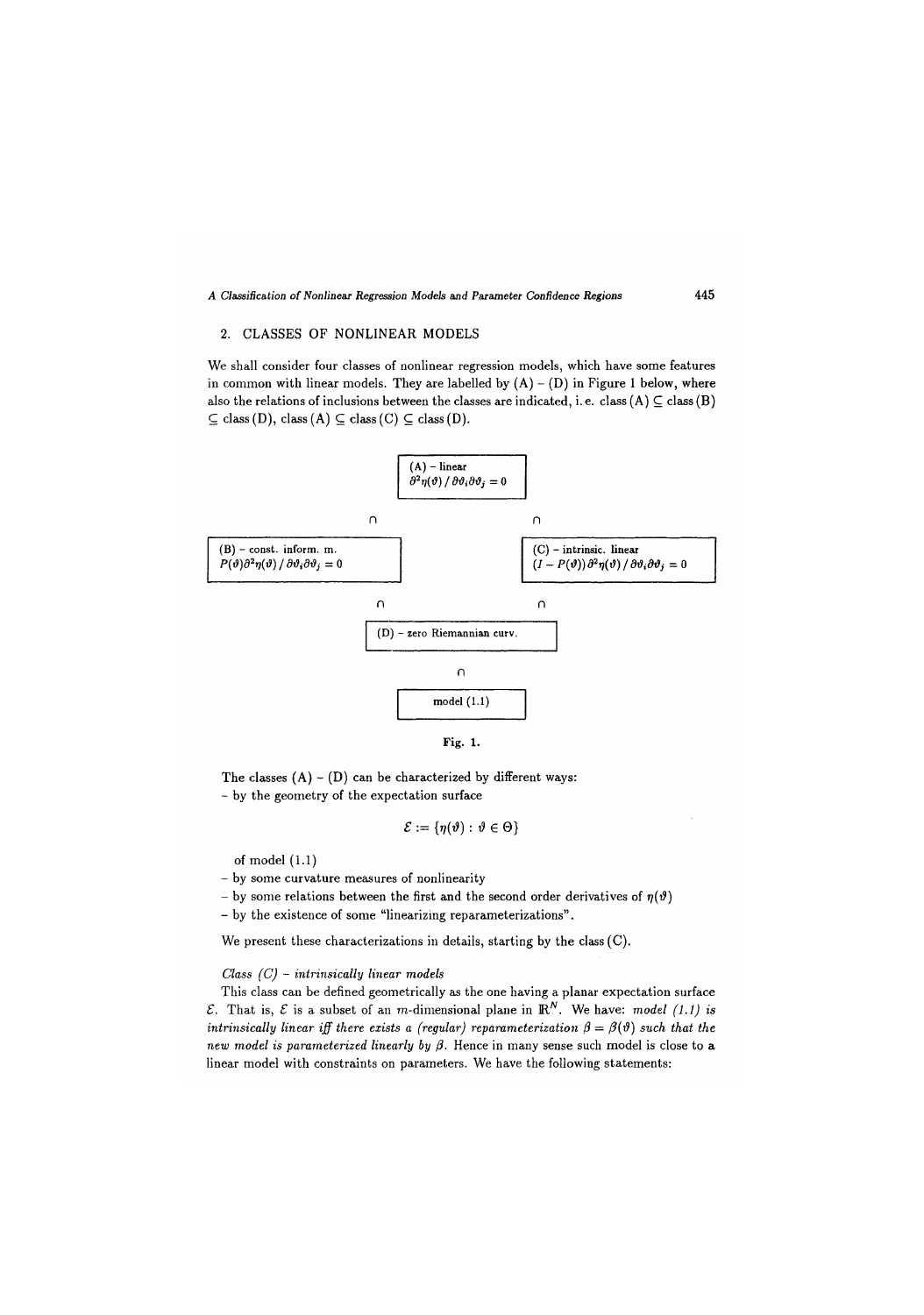**Proposition 2.1.** Model (1.1) is intrinsically linear iff for every  $\vartheta \in \text{int } \Theta$  and for every *i, j* the equality  $\mathbb{R}^2$ ÷.

$$
(I - P(\vartheta)) [\partial^2 \eta(\vartheta) / \partial \vartheta_i \partial \vartheta_j] = 0
$$

holds. Here  $P(\vartheta)$  is the matrix

$$
P(\vartheta) := \frac{\partial \eta(\vartheta)}{\partial \vartheta^{\mathrm{T}}} M^{-1}(\vartheta) \frac{\partial \eta^{\mathrm{T}}(\vartheta)}{\partial \vartheta} W^{-1}
$$
 (2.1)

(the orthogonal projector onto the tangent plane to  $\mathcal{E}$ ), and  $M(\vartheta)$  is

$$
M(\vartheta) := \frac{\partial \eta^{\mathrm{T}}(\vartheta)}{\partial \vartheta} W^{-1} \frac{\partial \eta(\vartheta)}{\partial \vartheta^{\mathrm{T}}}
$$

(the Fisher information matrix for  $\sigma = 1$ ).

The proposition can be found without proof and in a modified form in [5]. A proof of this proposition, as well as of the other propositions, should be presented in [14].

Proposition 2.1 gives the characterization of class (C) by a relation between first and second order derivatives of  $\eta(\vartheta)$ , since  $P(\vartheta)$  is expressed in terms of the first order derivatives.

**Proposition 2.2.** Model (1.1) is intrinsically linear iff the intrinsic curvature of model (1.1)

$$
K_{\rm int}(\vartheta) := \sup_{v \in \mathbf{R}^m \setminus \{0\}} \left\| v^{\rm T} (I - P(\vartheta)) \frac{\partial^2 \eta(\vartheta)}{\partial \vartheta \partial \vartheta^{\rm T}} v \right\|_{W} / \left( v^{\rm T} M(\vartheta) v \right)
$$

is identically equal to zero on  $int \Theta$ .

The curvature  $K_{int}(\vartheta)$  is a curvature in a usual geometric sense, and it has been proposed as a measure of nonlinearity by Bates and Watts [1]. The used expression for  $K_{\text{int}}(\vartheta)$  is derived in [9].

*Class (B)* - *models with a constant information matrix -*

Such models can be defined as models having a constant (Fisher) information matrix

$$
M(\vartheta) = M = \text{ const } ; \qquad (\vartheta \in \Theta)
$$

Geometrically it means that the parameter space  $\Theta$  is a part of an m-dimensional Euclidean space having the inner product

$$
a^{\mathrm{T}}\,M^{-1}\,b;\qquad (a,\,b\in\mathbb{R}^m)
$$

defined by this information matrix. The expression  $\sigma^{-1}$   $[(\vartheta - \bar{\vartheta})^T M^{-1} (\vartheta - \bar{\vartheta})]^{1/2}$  is well known in statistics as the Mahanolobis distance between  $\vartheta$  and  $\bar{\vartheta}$ .

Since  $M^{-1}(\vartheta)$  is the asymptotic variance matrix of the least squares estimator of  $\vartheta$ , models of class (B) are studied also as "stabilized variance models" (cf. Kass [10] and Hougaard [8], where also Proposition 2.4 is presented; cf. also Pázman [11]).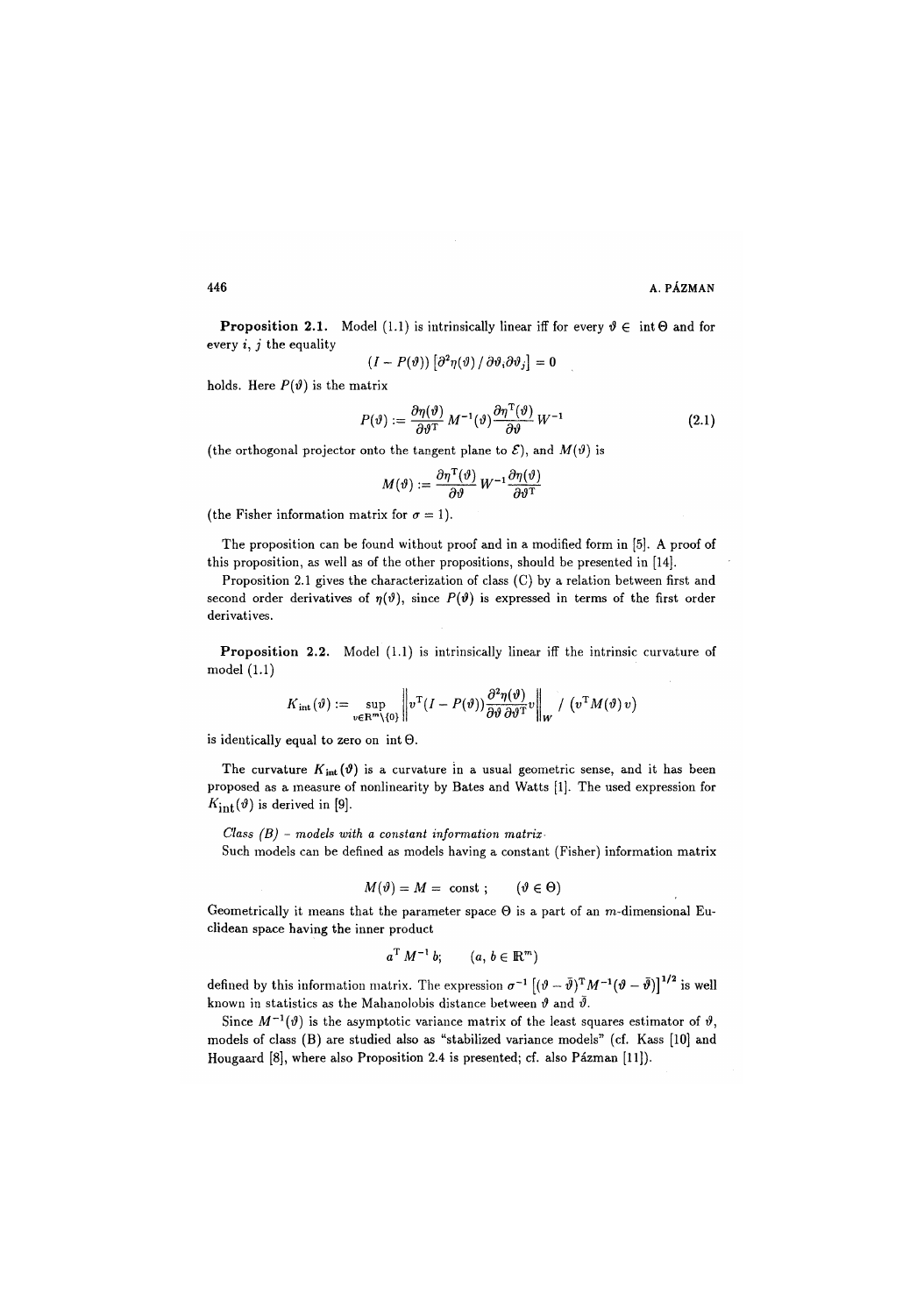**Proposition 2.3.** Model (1.1) is with a constant infomation matrix iff its parameter effect curvature

$$
K_{\mathbf{par}}(\vartheta) := \sup_{v \in \mathbf{R}^m \setminus \{\mathbf{0}\}} \left\| v^T P(\vartheta) \frac{\partial^2 \eta(\vartheta)}{\partial \vartheta \partial \vartheta^T} v \right\|_W / (v^T M(\vartheta) v)
$$

is identically equal to zero.

This gives a characterization of class (B) in terms of a curvature measure of nonlinearity. The parameter effect curvature  $K_{\text{par}}(\vartheta)$  has been introduced by Bates and Watts [1] as a complementary measure to  $K_{\text{int}}(\vartheta)$ .

Proposition 2.4. Model (1.1) is with a constant information matrix iff for every  $\vartheta \in \text{int } \Theta$ , and for every *i*, *j*, *k* the equality

$$
\frac{\partial \eta^{\mathrm{T}}(\vartheta)}{\partial \vartheta_k} W^{-1} \frac{\partial^2 \eta(\vartheta)}{\partial \vartheta_i \partial \vartheta_j} = 0
$$

holds.

This is a characterization of class (B) by a relation between the first and the second order derivatives of  $\eta(\vartheta)$ .

The proofs of Propositions 2.3 and 2.4 are obtained essentially from  $\partial M(\vartheta)/\partial \vartheta = 0$ .

*Class (A)* - *linear regression models*  Here belong models having a linear  $\eta(\vartheta)$ 

 $\eta(\vartheta) = F\vartheta + f$ 

 $F$  and  $f$  being a known matrix and a known vector. Geometrically, the expectation surface  $\mathcal E$  is an *m*-dimensional plane in  $\mathbb R^N$ , and at the same time, the parameter space  $\Theta$  is an m-dimensional Euclidean space with the Mahanolobis distance as the norm in  $\Theta$ . So we have: class  $(A) \subseteq$  class  $(B) \cap$  class  $(C)$ . We have yet more, as given by the following proposition.

Proposition 2.5. The equality

$$
class (A) = class (B) \cap class (C)
$$

holds. Model (1.1) is linear iff

$$
K_{\rm int}(\vartheta)=0, \qquad K_{\rm par}(\vartheta)=0
$$

identically on int G.

Proof. From Propositions 2.1 and 2.4 we obtain that in a model from class (B)  $\cap$ class (C) one has  $\sim$ 

$$
\frac{\partial^2 \eta(\vartheta)}{\partial \vartheta_i \,\partial \vartheta_j} = 0
$$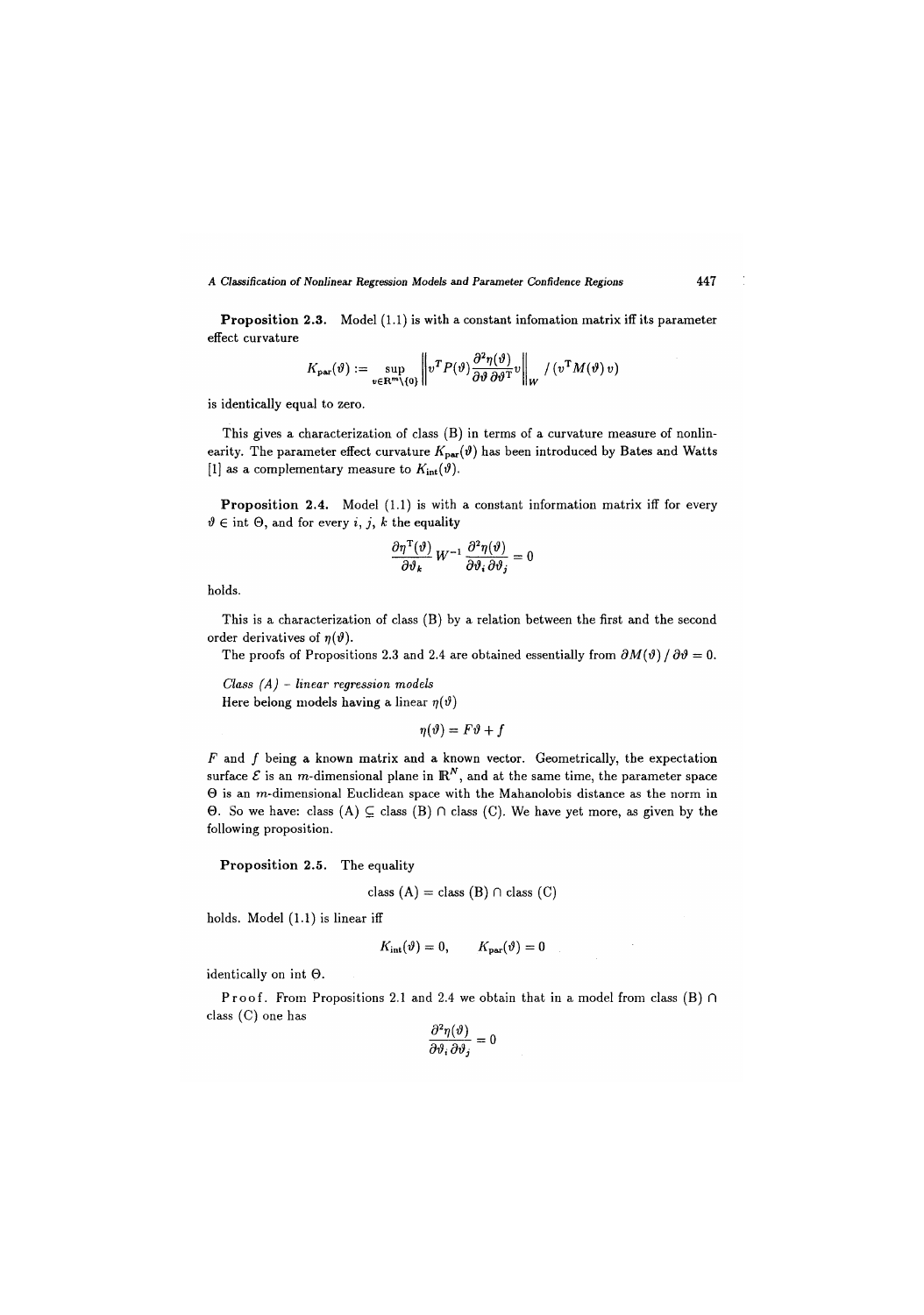for every  $\vartheta \in \text{int } \Theta$  and every *i*, *j*, hence  $\eta(\vartheta)$  is linear in  $\vartheta$ . The last statement of Proposition 2.5 follows from Propositions 2.2 and 2.3. •

*Class (D)* - *models with zero Riemannian curvature* 

The definition is given in terms of the Riemannian curvature tensor with components defined by the equality

$$
R_{hijk}(\vartheta) := \frac{\partial^2 \eta^{\mathrm{T}}(\vartheta)}{\partial \vartheta_h \, \partial \vartheta_j} W^{-1} [I - P(\vartheta)] \frac{\partial^2 \eta(\vartheta)}{\partial \vartheta_i \, \partial \vartheta_k} - \frac{\partial^2 \eta^{\mathrm{T}}(\vartheta)}{\partial \vartheta_h \, \partial \vartheta_k} W^{-1} [I - P(\vartheta)] \frac{\partial^2 \eta(\vartheta)}{\partial \vartheta_i \, \partial \vartheta_j}
$$

Model (1.1) is in the class (D) iff  $R_{hijk}(\vartheta)$  is zero for every  $\vartheta \in \Theta$ , and for every  $h, i, j, k$ .

**Proposition 2.6.** There is a reparametrization of model (1.1) making the information matrix constant iff the Riemannian curvature tensor is identically equal to zero on int  $\Theta$ .

The proof of this proposition can be taken from differential geometry by identifying the information matrix  $M(\vartheta)$  with a Riemannian metric tensor in  $\Theta$  (cf. Eisenhart [6]).

**Corollary.** We have class  $(B) \subseteq$  class  $(D)$ , and class  $(C) \subseteq$  class  $(D)$ .

The first inclusion follows from Proposition 2.6, the second inclusion follows from Proposition 2.1.

**Proposition 2.7.** Every model (1.1), such that dim( $\vartheta$ ) = 1, is in class (D). A reparameterization making the information matrix constant is given by

$$
\beta = \beta(\vartheta) = \int_{\vartheta_0}^{\vartheta} ||d\eta(t)/dt||_W
$$

where  $\vartheta_0 \in \text{int } \Theta$  is an arbitrary point from int  $\Theta$ .

The proof is obtained by a direct verification that  $M(\vartheta)$  is constant.

This proposition clearly shows that there are models in the class (D) which are not intrinsically linear. Hence class (C)  $\neq$  class (D). Taking a model with dim( $\vartheta$ ) = 1 and such that  $\|\mathrm{d}\eta(\vartheta)/\mathrm{d}\vartheta\|_{W} \neq \text{const}$ , we see also that there are models in (D) which do not have a constant information matrix. In symbols, class  $(B) \neq$  class  $(D)$ . The importance of models with zero Riemannian curvature in small sample nonlinear regression has been demonstrated in Pázman [11, 12, 13].

An example of a two dimensional regression model with zero Riemannian curvature is the classical Michaelis-Menten enzyme kinetic function

$$
\eta_i(\vartheta) = \vartheta_1 x_i / (\vartheta_2 + x_i); \qquad (i = 1, \ldots, N)
$$

where  $x_1, \ldots, x_N \in \mathbb{R}$  are fixed design points.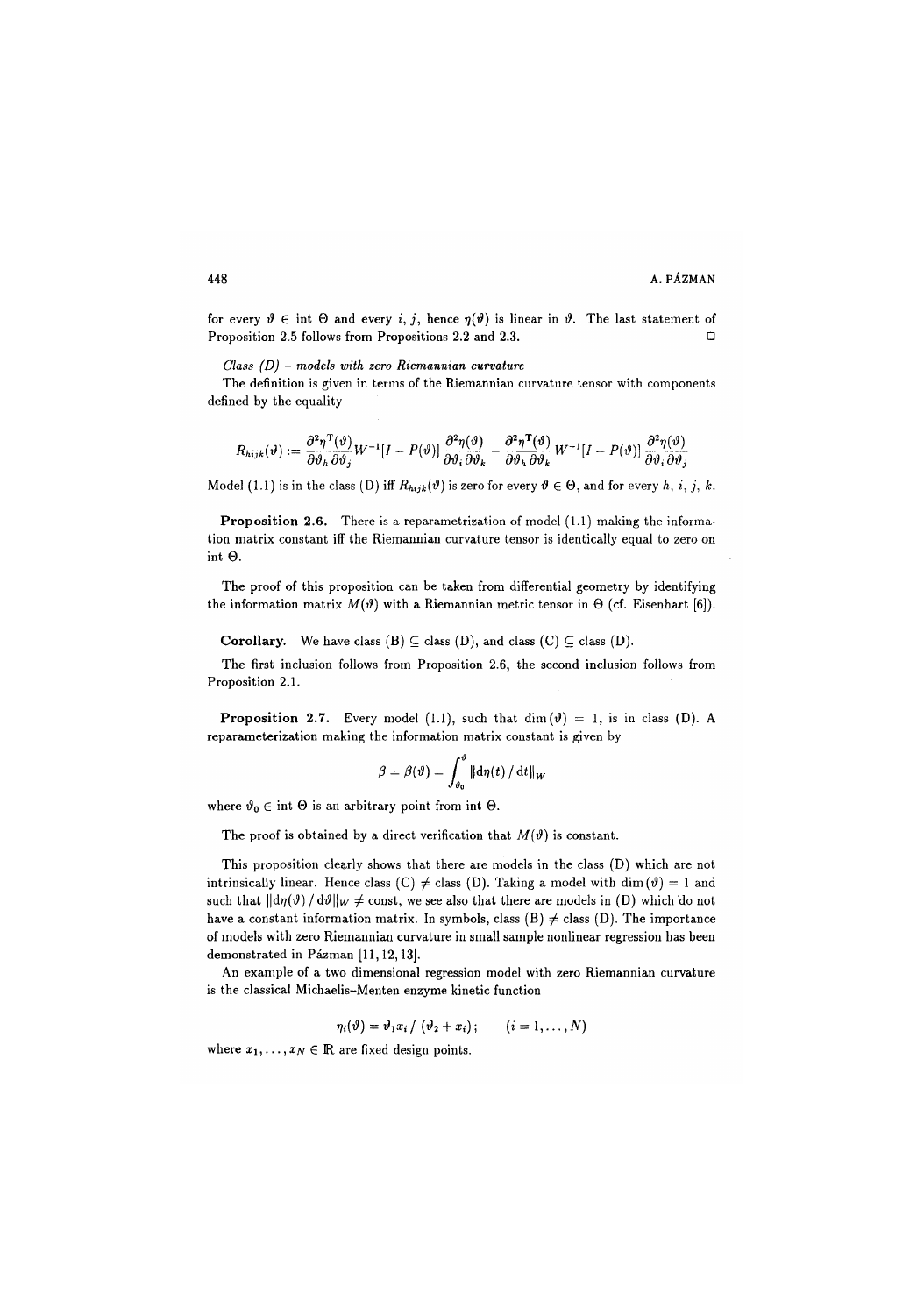## 3. CONFIDENCE REGIONS FOR  $\vartheta$

In this paper we shall consider four kind of regions, which may be considered as confidence regions for  $\vartheta$  under some assumptions. We shall present them first under the assumption that  $\sigma$  is known.

*Region (I) - the elliptical region* 

$$
\left\{\vartheta\in\Theta:\left[\hat{\vartheta}-\vartheta\right]^T M(\hat{\vartheta})\left[\hat{\vartheta}-\vartheta\right]\leq\sigma^2\chi^2_m(1-\alpha)\right\}
$$

where  $\hat{\vartheta}$  is the maximum likelihood estimate

$$
\hat{\vartheta} := \hat{\vartheta}(y) := \underset{\vartheta \in \Theta}{\arg\min} \ \|\ y - \eta(\vartheta)\|_{W}^{2}
$$
 (3.1)

and  $\chi_m^2(\beta)$  is the  $\beta$ -quantile of the  $\chi_m^2$  distribution.

and *Xm(P)* i<sup>s</sup> the /3-quantile of the *xm* distribution. *Region (II) - the likelihood region* 

$$
\left\{\vartheta\in\Theta:\parallel y-\eta(\vartheta)\parallel_{W}^{2}-\parallel y-\eta(\hat{\vartheta})\parallel_{W}^{2}\leq\sigma^{2}\chi_{m}^{2}(1-\alpha)\right\}
$$

which has a contour of constant likelihood.

*Region (III)* - *the tangent elliptical region* 

$$
\left\{\vartheta\in\Theta:\parallel P(\hat{\vartheta})[\eta(\hat{\vartheta})-\eta(\vartheta)]\parallel_{W}^2\leq\sigma^2\chi^2_m(1-\alpha)\&\parallel\eta(\hat{\vartheta})-\eta(\vartheta)\parallel_{W}
$$

where  $r > 0$  is chosen so that

$$
r < \inf_{\vartheta} \left[ K_{\text{int}}(\vartheta) \right]^{-1}
$$
  

$$
r^2/2 < \sigma^2 \chi_m^2 (1 - \beta)
$$
 (3.2)

with  $\beta$  much smaller than  $\alpha$ . If there is no  $r \in \mathbb{R}$  satisfying both inequalities, then it means that  $\sigma$  is too large to give a meaningful estimate of  $\vartheta$ .

*Region (IV)* - *the linear inference region* 

$$
\left\{\vartheta \in \Theta : \|P(\vartheta)[y - \eta(\vartheta)]\|_{W}^{2} \leq \sigma^{2} \chi_{m}^{2}(1 - \alpha)\right\}
$$

Although this region has formal similarities with region (III), there is the fundamental difference in that the projector  $P(\vartheta)$  is used instead of  $P(\hat{\vartheta})$ .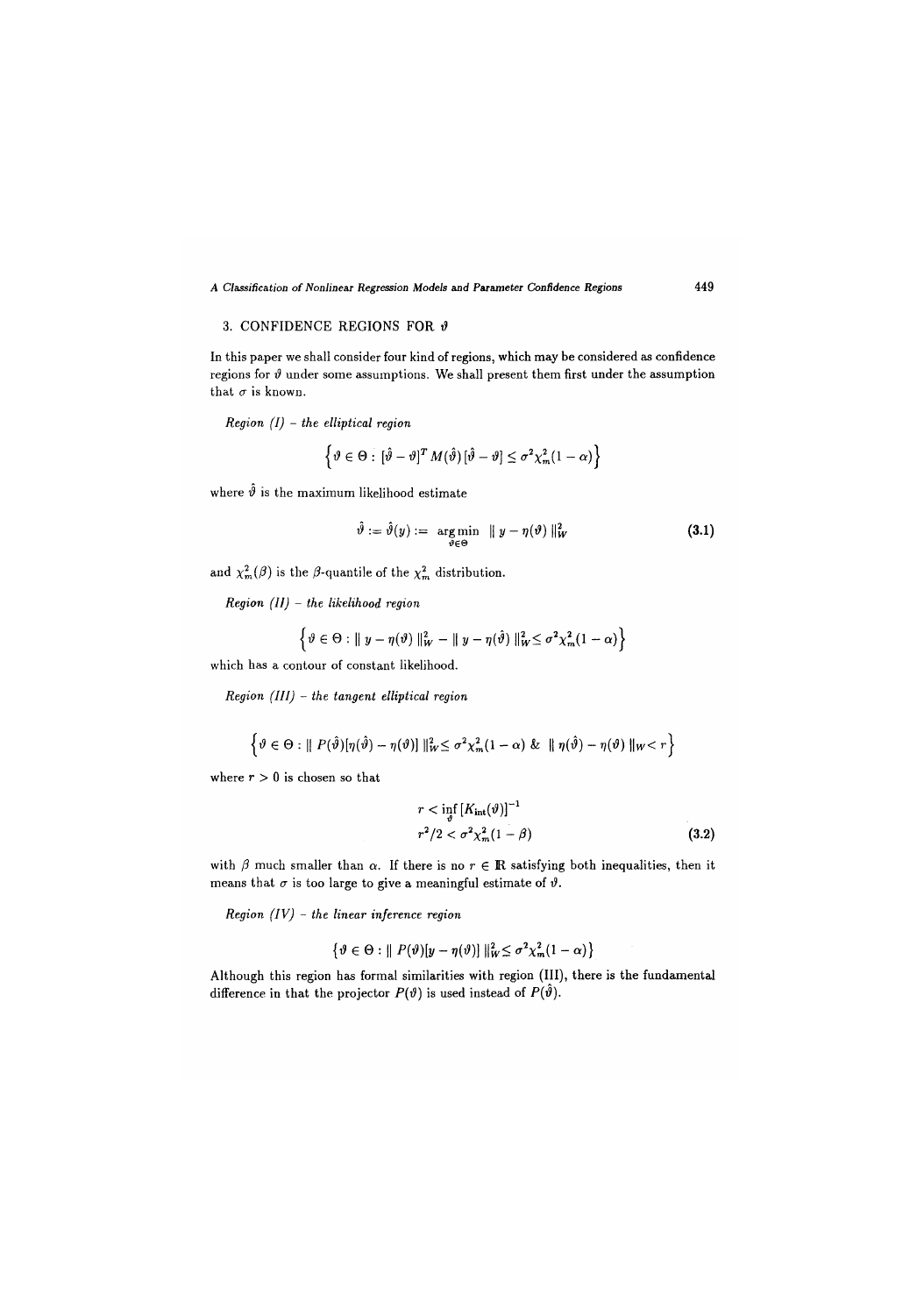*Some general properties of the regions* 

**Proposition 3**.**1**. The region (I) is parameterically dependent. On the other hand, the regions  $(II) - (IV)$  are equivariant with respect to any regular reparameterization.

In the proof of the second statement it is used that  $\eta(\vartheta)$  an  $P(\vartheta)$  are invariant. Hence by setting a reparameterization  $\vartheta = \vartheta(\beta)$  in the regions (III) - (IV) we obtain the same expressions, as by making first the reparameterization in model (1.1) and computing the confidence regions for  $\beta$ .

**Proposition 3**.**2**. All four regions coincide in the case that model (1.1) is linear (class (A)). The regions (II), (III) and (IV) coincide if the model (1.1) is intrinsically linear (class (C)).

Proof. The first statement is verified by a direct calculation. The second follows from Proposition 3.1, and from the first part of Proposition 3.2.  $\Box$ 

**Proposition 3.3.** If model (1.1) is in the class (B), then the region (I) has the form

$$
\left\{\vartheta \in \Theta : \; [\hat{\vartheta} - \vartheta]^T M [\hat{\vartheta} - \vartheta] \leq \sigma^2 \chi_m^2 (1 - \alpha) \right\}
$$

and the regions (III) and (IV) are both of the form

$$
\left\{\vartheta\in\Theta:\;[\hat{\vartheta}-\vartheta]^T M [\hat{\vartheta}-\vartheta]+O(\|\hat{\vartheta}-\vartheta\|^4)\leq \sigma^2\chi^2_m(1-\alpha)\right\}.
$$

Essentially, the proof is obtained using the Taylor expansion for  $\eta(\vartheta)$  at the point  $\hat{\vartheta}$ , and Proposition 2.4.

#### *Statistical properties of the regions*

Region (I) is exact and optimal in linear models, and theoretically it is justified also in general models by the asymptotic normality of  $\hat{\theta}$ 

$$
\hat{\vartheta} \sim N\left(\vartheta, \sigma^2 M^{-1}(\vartheta)\right)
$$

and by a certain consistency of  $M(\hat{\theta})$  when considered as an estimator of  $M(\theta)$  (cf. Johansen [9]). However, in finite sample applications, region (I) gives sometimes misleading confidence regions (cf. Bates and Watts [2], p. 65), with an overestimated confidence. This is true also in the particular case of intrinsically linear models. On the other hand, Ratkowsky [15] has shown empirically that reducing of the parameter effect curvature may approach considerably the probability density of  $\hat{\theta}$  to the normal density, hence may make the region (I) valuable as confidence regions. This follows also from our Proposition 3.3 which implies that when the information matrix is constant (i.e. the parameter effect curvature is zero, Proposition 2.3), then the region  $(I)$  may be close to region  $(IV)$ which is known to be an exact confidence interval in any model **(1**.**1)**.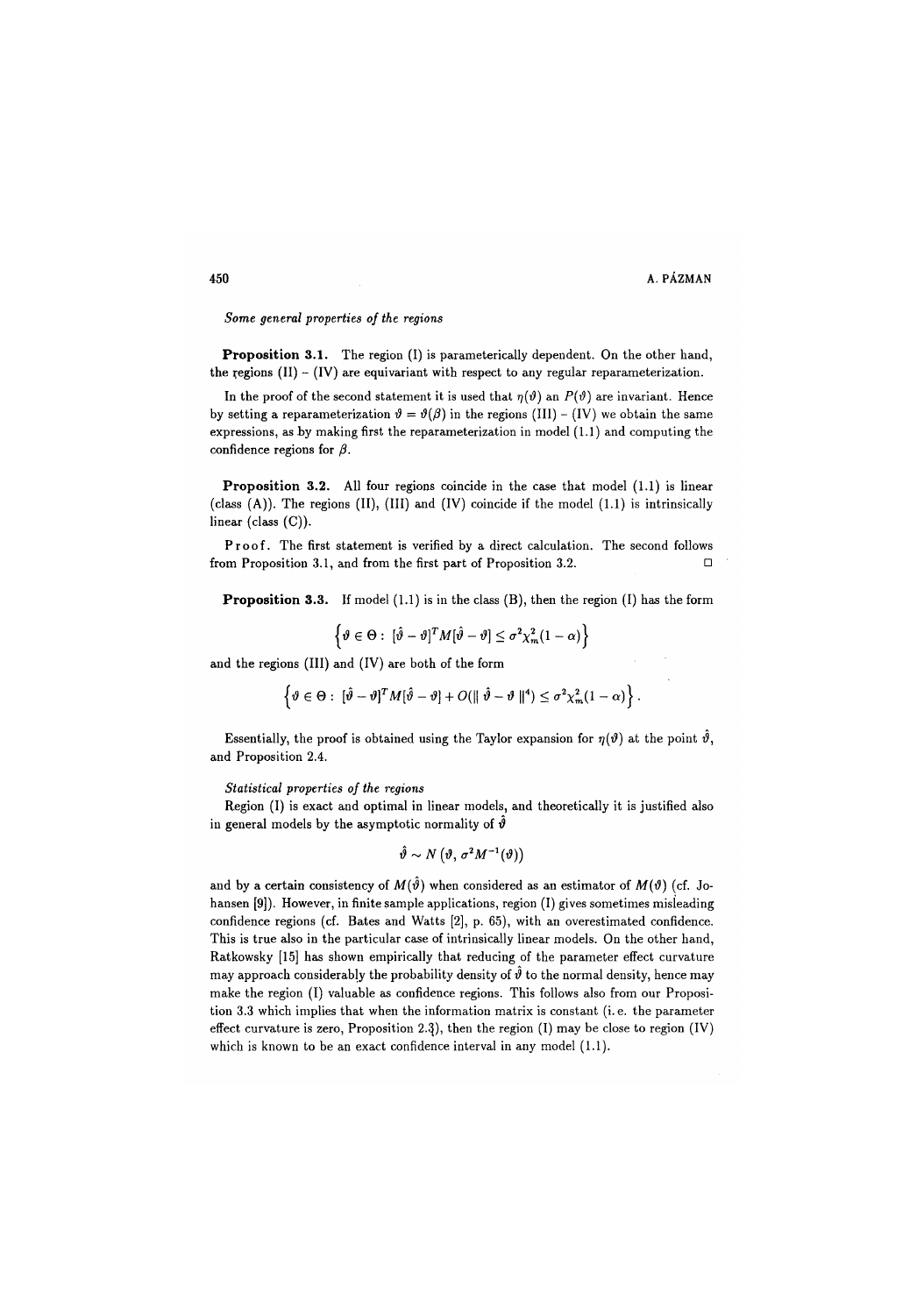The region (II) is the most popular in the applications of nonlinear regression. It is exact, and it can be considered optimal in intrinsically linear models (class (C)). It is used as an approximate confidence region also in some other models, however, correcting terms must be used. As is well known, Beale [3] proposed to multiply the term  $\sigma^2 \chi^2_m(1-\alpha)$ in region (II) by a term depending on components of the intrinsic curvature of model (1.1). (Cf. Bates and Watts [1] for an explicit and numerically accessible formula for this term.)

If  $\vartheta$  is the true value of the parameter, and P is any (fixed) orthogonal projector onto an *m*-dimensional subspace of  $\mathbb{R}^N$ , then the random variable

$$
\parallel P[y-\eta(\vartheta)] \parallel_W^2
$$

is distributed  $\chi^2_m$ . This is a well known result from linear models, which has nothing to do with nonlinear regression. Now, if we take  $P = P(\theta)$  (which is fixed when  $\theta$  is a fixed hypothetical parameter value), we obtain that the variable

$$
\parallel P(\vartheta)[y-\eta(\vartheta)] \parallel_W^2
$$

is distributed  $\chi^2_m$  as well. This implies that region (IV) is an exact confidence region in any model (1.1), however, it is not recommended (cf. [2]).

The region (III) has been proposed recently by the author for models of class (D) (cf. [13]). If the number  $\beta$  can be neglected when compared with  $\alpha$ , then, as proved in Pázman [12], the random variable

$$
\sigma^{-2} \parallel P(\hat{\vartheta})[\eta(\hat{\vartheta})-\eta(\vartheta)] \parallel^2_W
$$

is distributed as  $\chi^2_m$ . The assumptions on the number r given in (3.2) ensure that we can neglect the probability that

$$
\parallel \eta(\hat{\vartheta})-\eta(\vartheta)\parallel_{W}\geq r.
$$

The condition  $|| \eta(\hat{\theta}) - \eta(\theta)||_{W}$  *x* r must enter into the definition of the confidence region (III) because  $|| P(\hat{\theta})[\eta(\hat{\theta}) - \eta(\theta)] ||_{W}$  can be small also for those  $\theta \in \Theta$  giving a large distance  $|| \eta(\hat{\theta}) - \eta(\theta)||_W$ , which is false.

There can be computational difficulties with the establishment of the number  $r$ , namely with the computation or evaluation of  $K_{int}(\vartheta)$  for different values of  $\vartheta$  (cf. Bates and Watts [1] for an algorithm). However, any serious analysis of regression models requires the computation of some curvature measures. In simple cases it is just sufficient to find a bound for  $K_{\text{int}}(\vartheta)$  to verify the inequalities (3.2).

We note that if the region (III) is composed from several disjoint sets (despite of the condition  $|| \eta(\tilde{\theta}) - \eta(\theta)||_{W} < r$  it means that model (1.1) is overlapping, i.e. there are several nonnegligible relative minima in (3.1).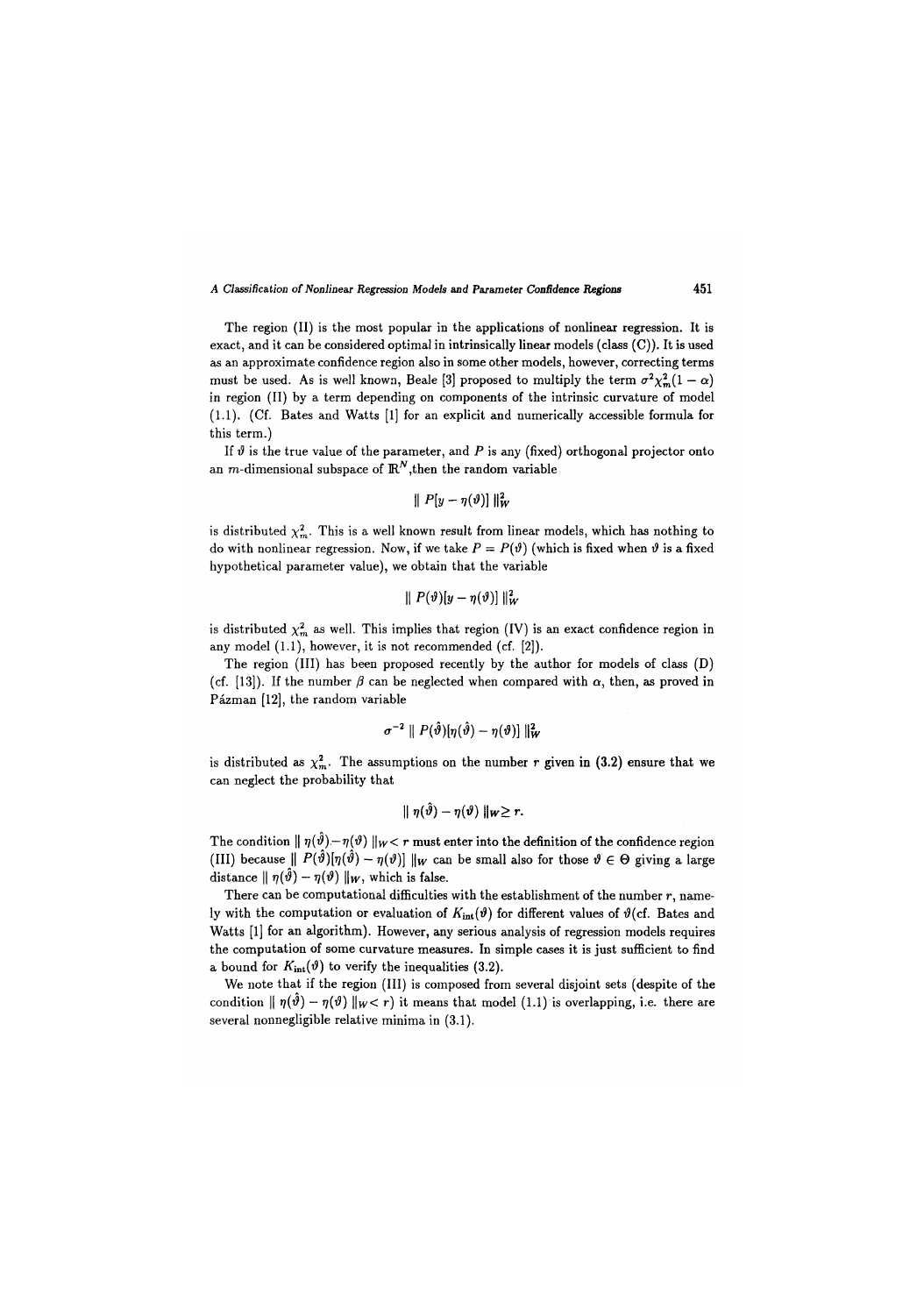*Confidence regions in the case of unknown a* 

If we have the possibility to estimate  $\sigma^2$  from an independent experiment in a standard way, so to obtain an estimator  $s^2$  such that  $ks^2/\sigma^2$  is distributed  $\chi^2_k$ , then in all regions  $(I) - (IV)$  we write the term

$$
ms^2F_{m,k}(1-\alpha)
$$

instead of the term  $\sigma^2 \chi_m^2(1-\alpha)$ . Here  $F_{m,k}(1-\alpha)$  is the  $1-\alpha$  quantile of the F distribution with  $m$  and  $k$  degrees of freedom. In the inequalities (3.2) we can use  $s^2$ instead of  $\sigma^2$ .

If we have no such estimator of  $\sigma^2$ , we have to estimate  $\sigma^2$  somehow from  $y$ . Different methods are possible for different classes of models and different regions.

The estimator

$$
s_1^2 = \frac{\|y - \eta(\hat{\vartheta})\|_W^2}{N - m}
$$

with  $k = N - m$  is used in intrinsically linear models (class (C)). In these models  $(N-m)\sigma^{-2}s_1^2$  is distributed independently from  $\vartheta$ , and according to  $\chi_{N-m}^2$ . This is no more true in class (B) or (D). In those classes we can use the term

$$
s_2^2 = \frac{\| [I - P(\hat{\vartheta})] \| y - \eta(\vartheta) \|_{W}^2}{N - m}
$$
(3.3)

and  $k = N - m$ . This expression is not an estimator of  $\sigma^2$  since it depends on  $\vartheta$ . However, the use of random variables depending of  $\vartheta$  is allowed in confidence regions. In models from class (D), satisfying the inequalities (3.2),  $s_2^2$  is independent of  $\hat{\vartheta}$ , and the random variable  $(N - m)\sigma^{-2}s_2^2$  is distributed  $\chi^2_{N-m}$  (cf. Pázman [13] for the use in region (III)).

In the linear inference region (region (IV)) one uses that for the true  $\vartheta$  the random variable  $\| [I - P(\vartheta)][y - \eta(\vartheta)] \|_{W}^2$  is independent from  $\| P(\vartheta)[y - \eta(\vartheta)] \|_{W}^2$  and that  $\sigma^{-2} \parallel [I - P(\vartheta)][y - \eta(\vartheta)] \parallel_W^2$  is distributed  $\chi^2_{N-m}$ . So in the region (IV) we set

$$
s_3^2 = \frac{\| [I - P(\vartheta)] \, [y - \eta(\vartheta)] \|_{W}^2}{N - m}
$$

and  $k = N - m$ . The so obtained confidence region, although exact in every model (1.1), is not recommended (cf. [2] p. 223 for an explicit opinion of this sort). One important reason is that  $s_3^2$  so computed is large exactly when  $\vartheta$  is on one of the very disjoint part of the confidence region. This makes these distant (and intuitively false) parts of region (IV) erroneously very important.

So making the recapitulation, regions  $(I)$ ,  $(II)$ ,  $(IV)$  are not adequate for models from class (D). The region

$$
\left\{\vartheta:\ \frac{(N-m)\|P(\hat{\vartheta})[\eta(\hat{\vartheta})\eta(\vartheta)]\|_{W}^{2}}{m\|[I-P(\hat{\vartheta})[y-\eta(\vartheta)]\|_{W}^{2}} < F_{m,N-m}(1-\alpha) \& \|\eta(\hat{\vartheta})-\eta(\vartheta)\|_{W}^{2} < r\right\}
$$

*m*<sub>II</sub>, *m*<sub>2</sub> *m*<sub>2</sub> *m*<sub>2</sub> *m*<sub>2</sub> *m*<sub>2</sub> *m*<sub>2</sub> *m*<sub>2</sub> *m*<sub>2</sub> *m*<sub>2</sub> *m*<sub>2</sub> *m*<sub>2</sub> *m*<sub>2</sub> *m*<sub>2</sub> *m*<sub>2</sub> *m*<sub>2</sub> *m*<sub>2</sub> *m*<sub>2</sub> *m*<sub>2</sub> *m*<sub>2</sub> *m*<sub>2</sub> *m*<sub>2</sub> *m*<sub>2</sub> *m*<sub>2</sub> *m*<sub>2</sub> *m*<sub>2</sub> *m*<sub>2</sub> *m*<sub>2</sub> *m*<sub>2</sub> *m*<sub>2</sub> *m*<sub>2</sub> *m*